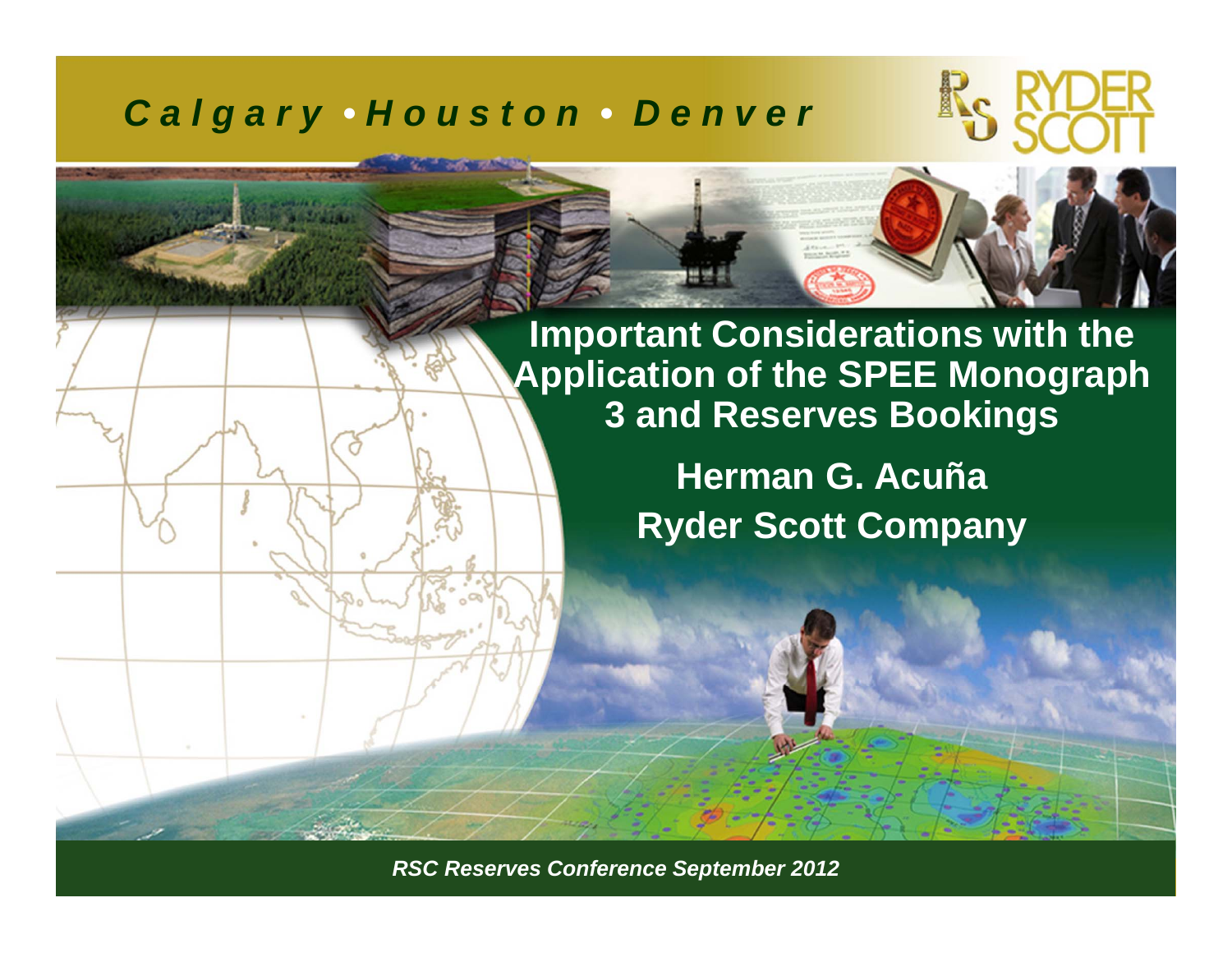## **Content**



- Incremental projects
- PRMS, SEC and probabilistic aggregations
- Same well, different reserves?
- Year-on-year reserves rollover
- 5-year rule impact
- $\bullet$ Acquisitions & Divestitures
- Project approvals, Final Investment Decisions, Staying Power and Gambler'<sup>s</sup> Ruin
- Mean, P50, P^ and Scale Consistency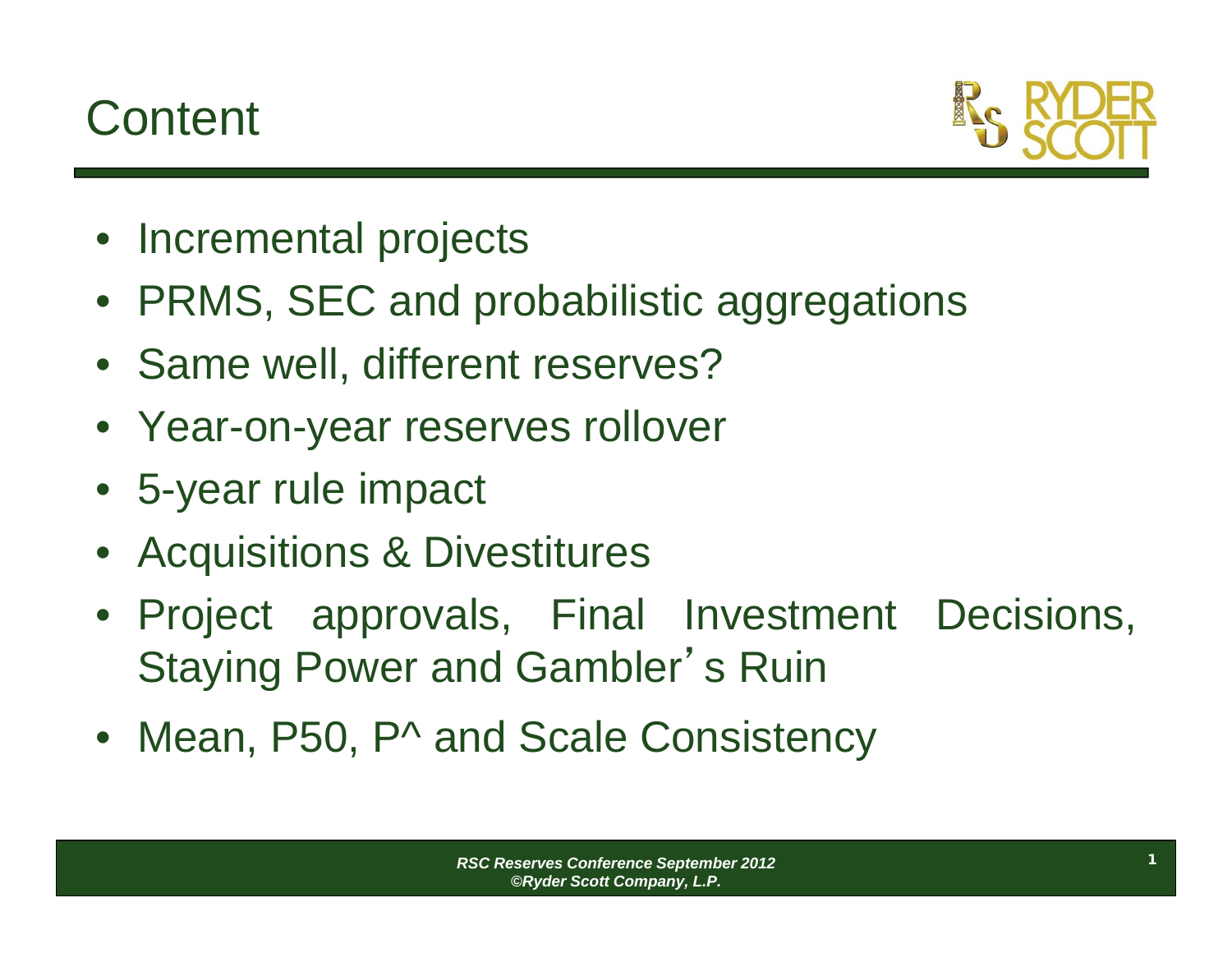#### Trend, Southwestern Martin County, Texas (pp.

45-46)

•

– P90  $=$  31 kbbls

After the SPEE

Monograph 3 Spraberry

- P<sub>50</sub>  $= 68$  kbbls
- P10 <sup>=</sup> 144 kbbls
- Mean <sup>=</sup> 80 kbbls
- P^  $= 74$  kbbls
- Well level distribution• Are these economic wells only or all wells? •Should we be using a distribution of economic wells only and apply an economic COS factor?
- • These examples will be discussed in terms of EUR & EUR per well. Nevertheless, the concepts apply to any variable (bbls/ft, peak rate, etc.) used to determine reserves following the SPEE recommended probabilistic analysis.

# Example for Presentation Discussion



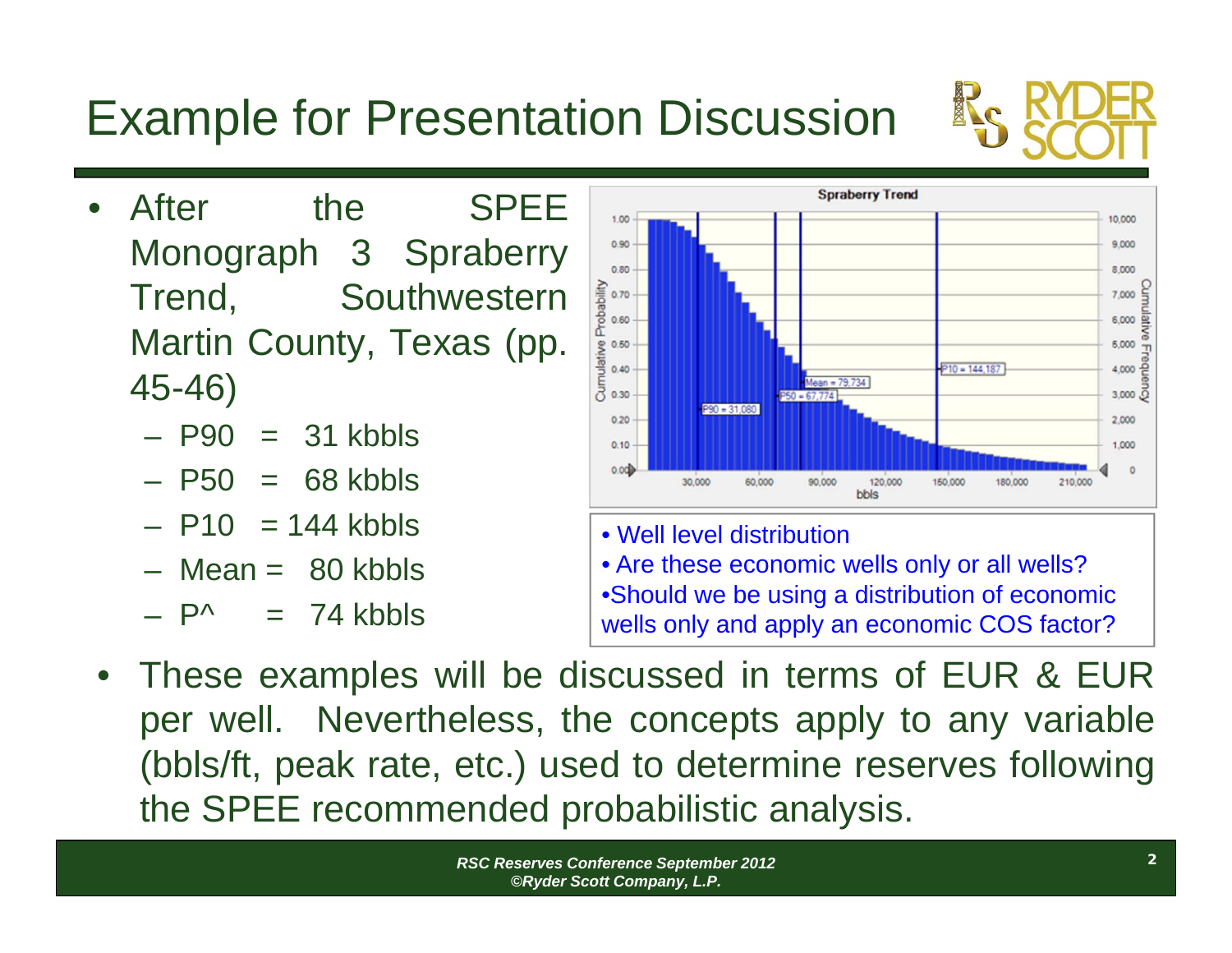

- • SEC (Part 210 (22i)(B): "adjacent undrilled portions of the reservoir that can, with reasonable certainty, be judged to be continuous with it and to contain economically producible oil or gas. "
- $\bullet$  SPEE Monograph 3:
	- "Offset well performance is not <sup>a</sup> reliable predictor of undeveloped location performance. "
	- "Consequently, predicting the performance of any particular well prior to completion is virtually impossible. "
- • Implication: reasonable certainty (P90) volumes for <sup>a</sup> single well or <sup>a</sup> small number of wells is generally far below expectations for PUD.
- $\bullet$ Apply probabilistic analysis to drilling portfolio – this entire program then becomes the minimum incremental project
	- $-$  Pre-drilling economics OK, based on mean or proposed P^  $\,$
	- Post-drilling economics may result in de-bookings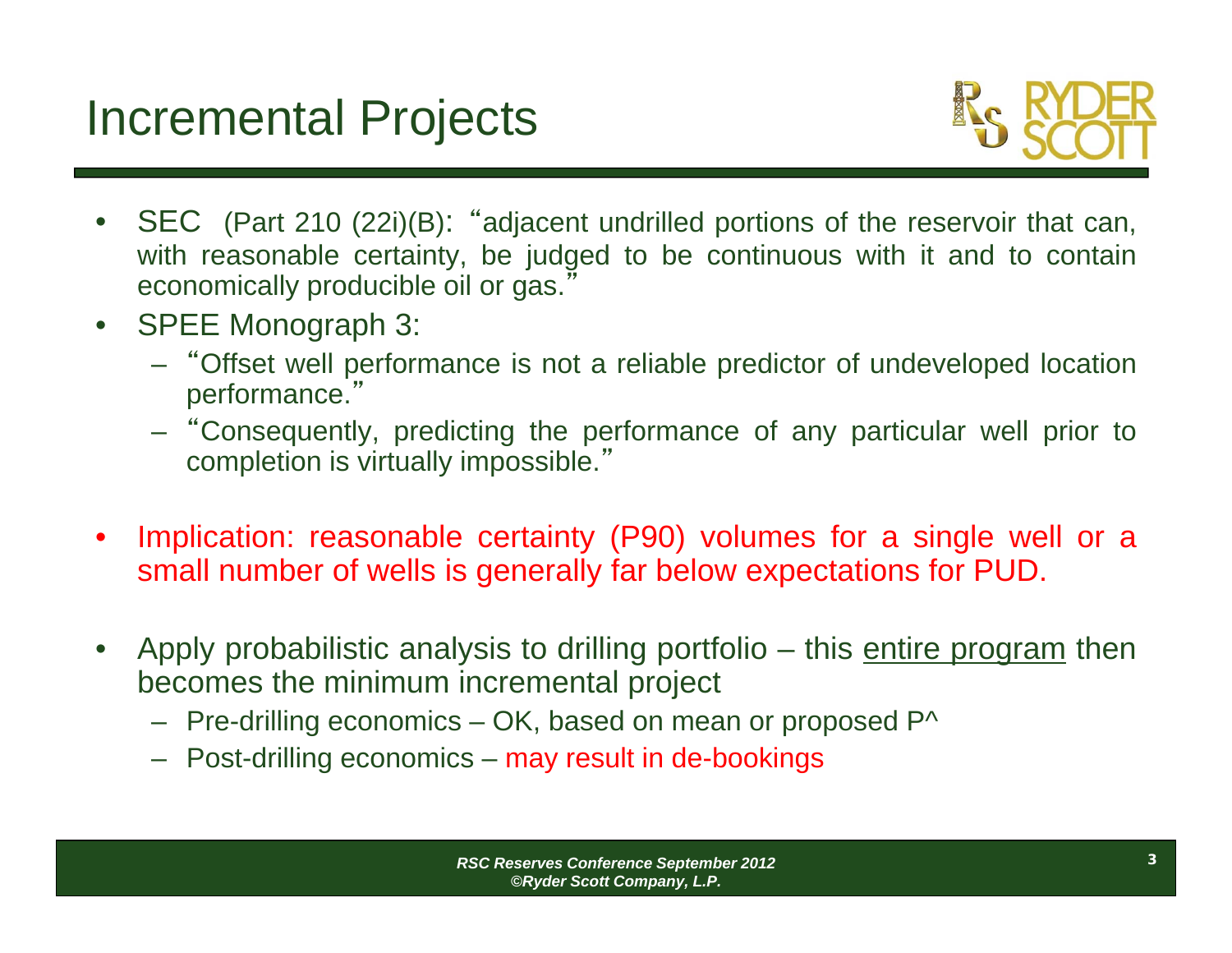PRMS, SEC and Probabilistic Aggregations



- The SPEE Monograph 3 relies on probabilistic aggregation and portfolio effect to determine reasonable certainty
	- PRMS (Section 4.2.1): "The aggregation method utilized depends on the business purpose. It is recommended that for reporting purposes, assessment results should not incorporate statistical aggregation beyond the field, property, or project level. "
	- SEC(Part 210, Item 1202 (Disclosure of Reserves): "Regardless of whether the reserves were determined using deterministic or probabilistic methods, the reported reserves should be simple arithmetic sums of all estimates at the well, reservoir, property, field or project level within each reserve category."
- $\bullet$  Certain aspects of both, the PRMS and SEC definitions, appear to be in conflict with the aggregation process required in resource play estimations of reserves.
	- A firm opinion from the SEC on this matter is urgently required to avoid future problems of compliance.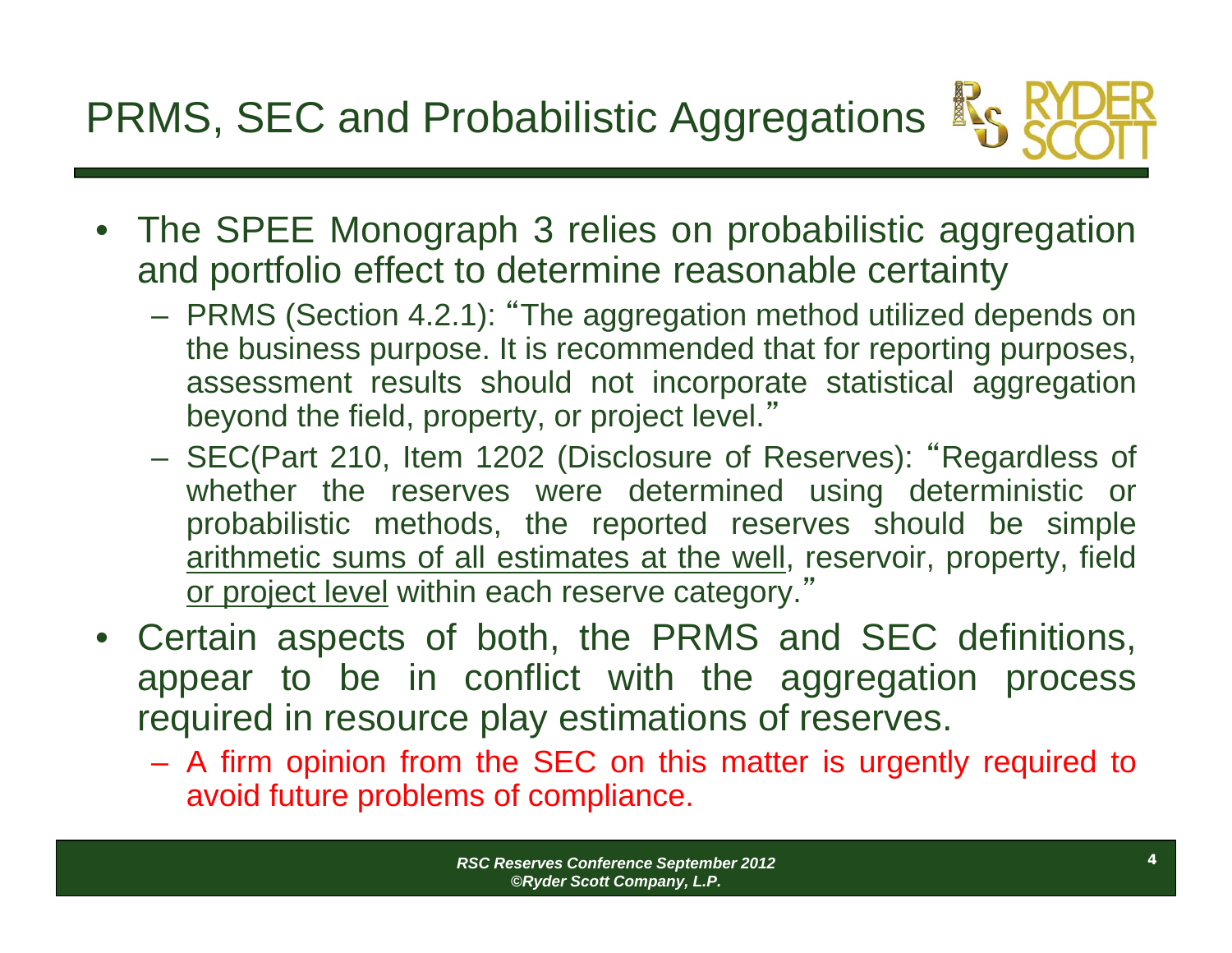## Same Well, Different Reserves?



- •"Wells exhibit <sup>a</sup> repeatable statistical distribution of estimated ultimate recoveries(EURs)
- "<sup>A</sup> continuous hydrocarbon system exists that is regional in extent "
- $\bullet$  Problem: Acreage position may not be of regional extent and may vary from company to company
- • Implication: Same well(s) may be assigned different reserves based on the

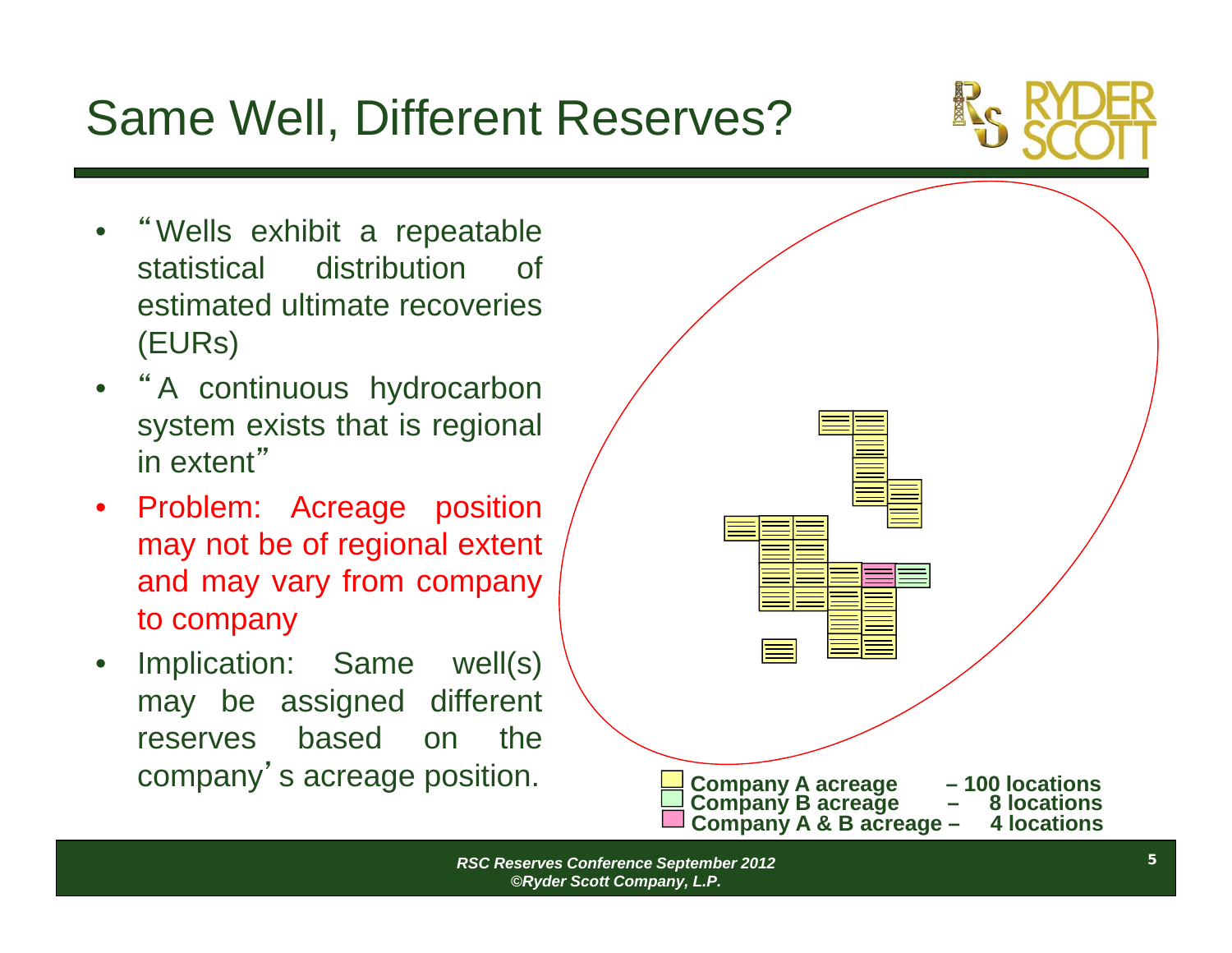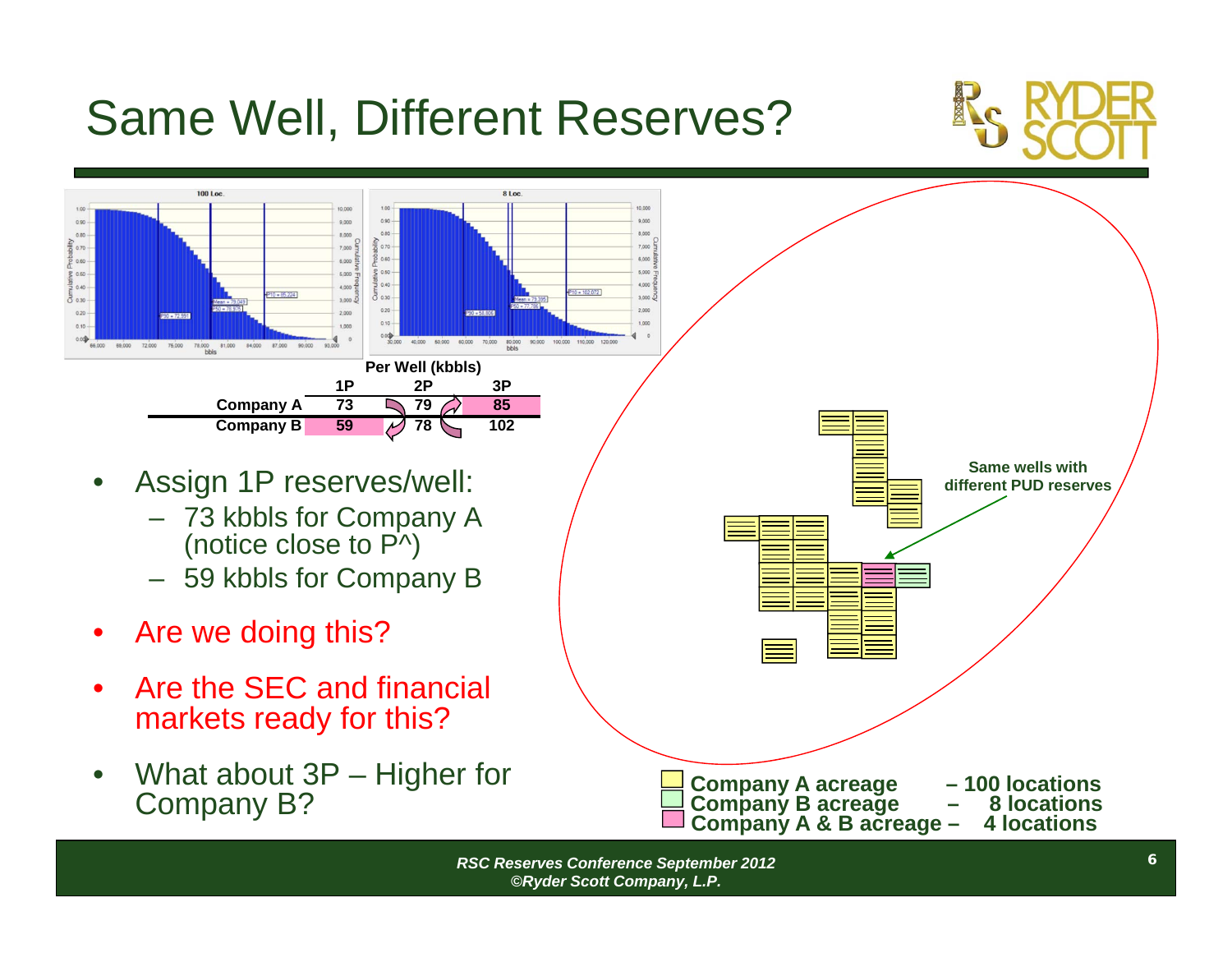## Year-on-Year Reserves Rollover



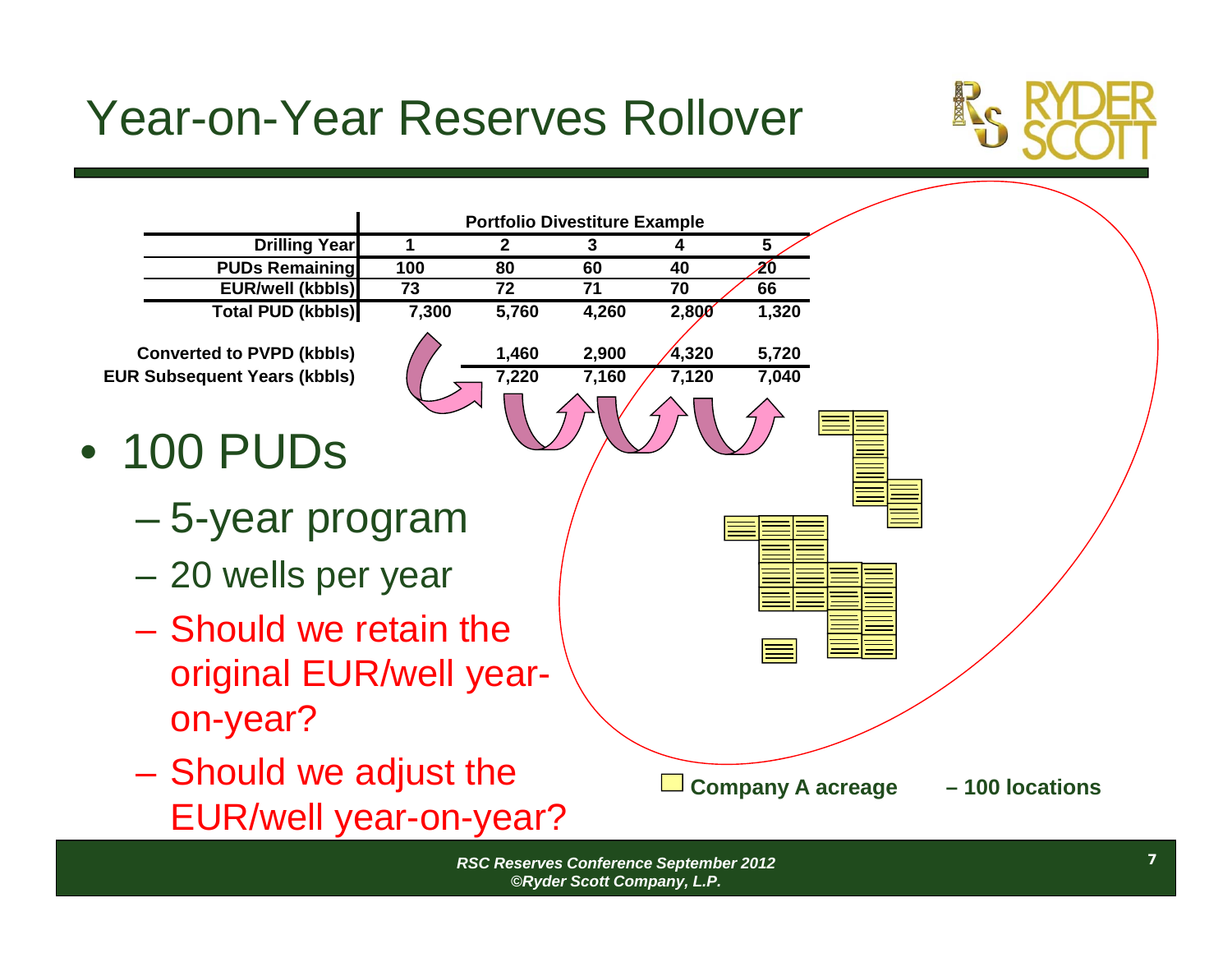## Year-on-Year Reserves Rollover



- We can retain the original EUR/well year-on-year <u>only if we strictly</u> book this original EUR/well for wells drilled over the periodseldomly done
- $\bullet$ If we book reserves year-on-year based on the actual results of the wells we cannot use the original EUR/well-commonly done
	- We should then adjust the EUR/well based on the remaining portfolioseldomly done
	- Otherwise we would be "double-dipping " on the distribution (unless we perfectly achieve the original EUR/well year-on-year)
- • Example: We should not disclose better than expected drilling results in a particular year and then retain the original portfolio distribution for the remaining years. If distribution is still valid, one should expect lower than expected future years.
- $\bullet$  Good news is that if done properly originally booked EUR should be preserved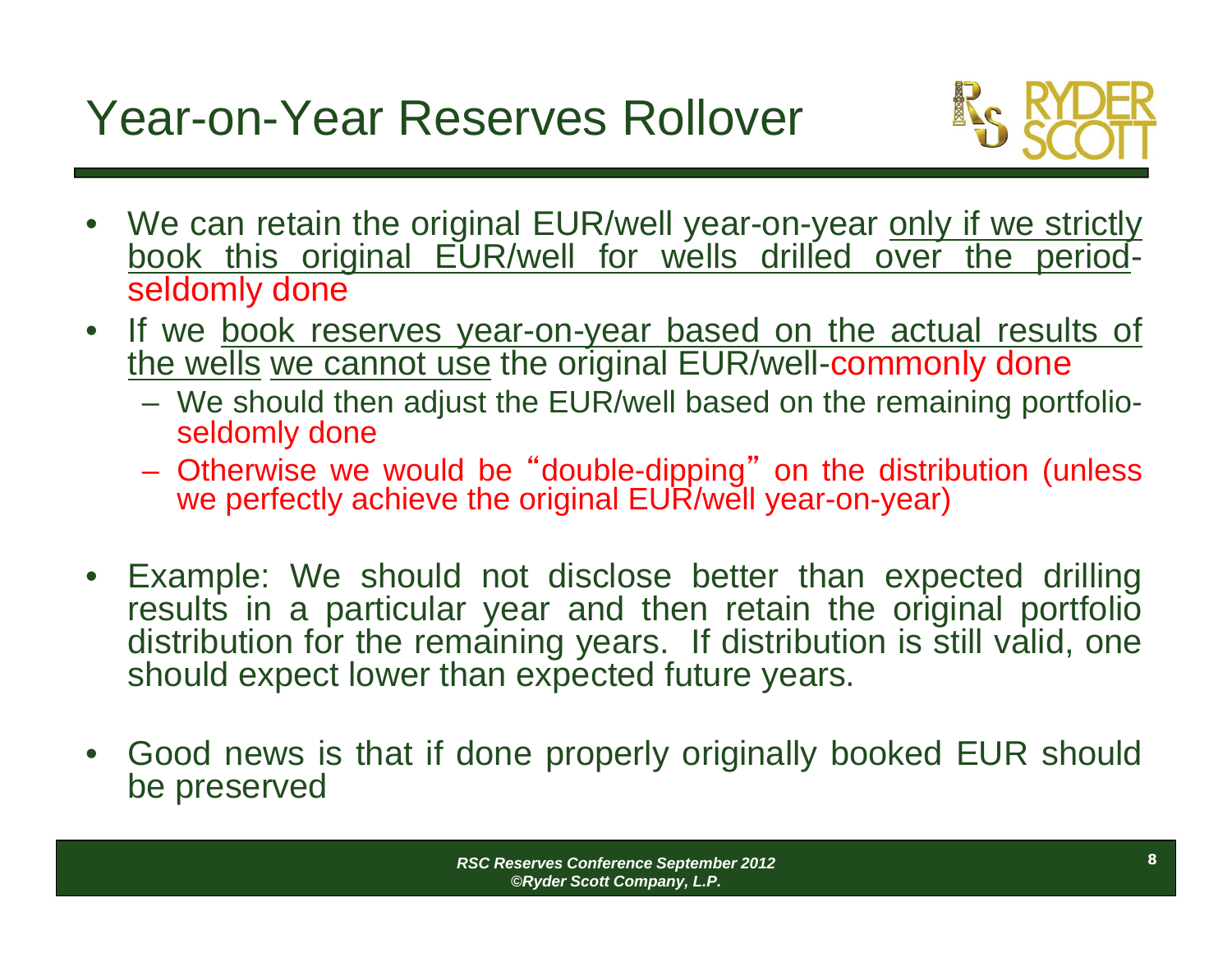

- Audit Documentation
	- When and how was the original program established.
	- What well sample was used to determine the reserves of the original program (make sure this sample does not also include program wells).
	- What wells have been drilled, what have been the results, what reserves have been booked?
	- Maintain <sup>a</sup> comparison of the drilled well results/booked developed reserves against sample well distribution used to book undeveloped reserves.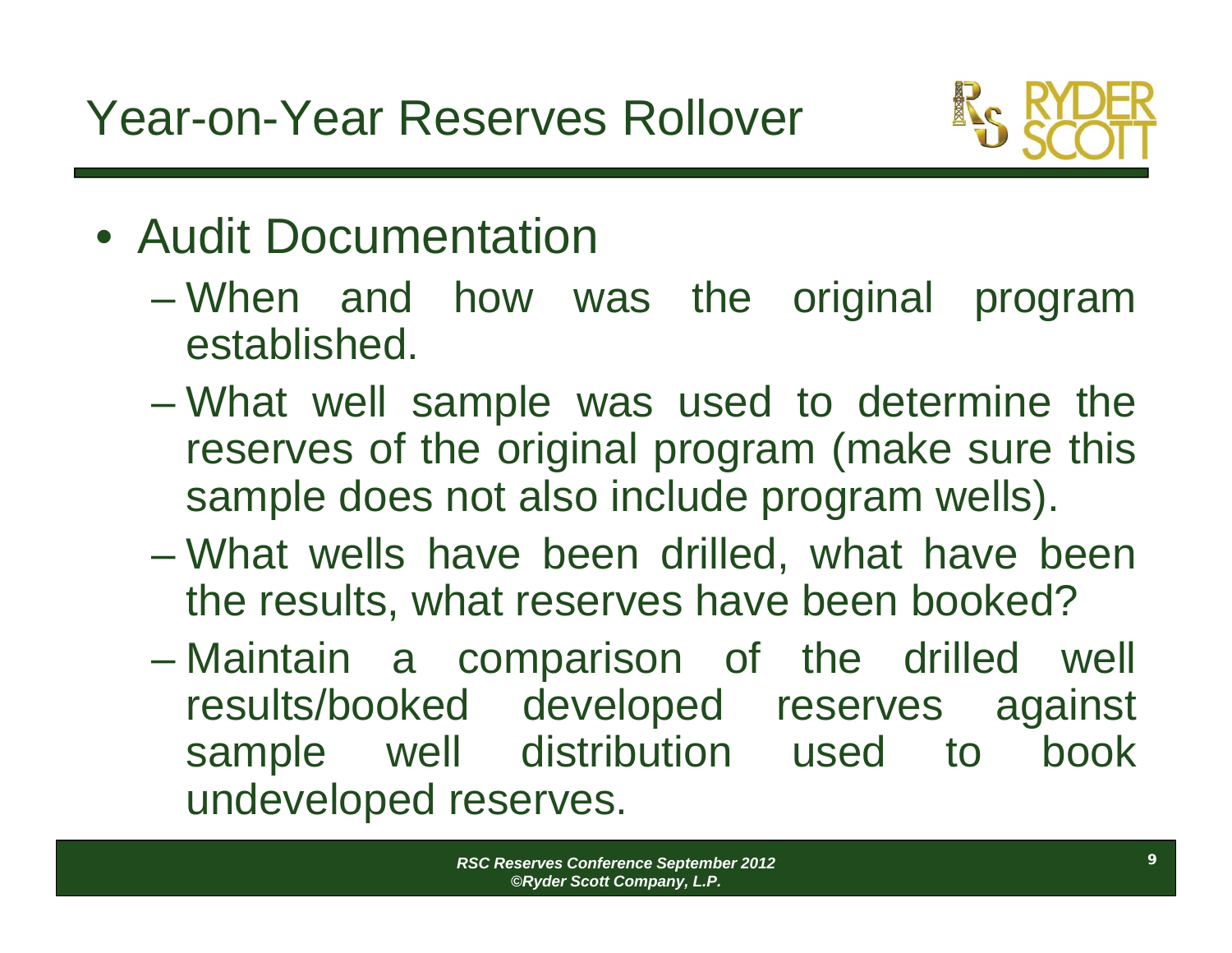#### 5-Year Rule Impact





–

*RSC Reserves Conference September 2012 ©Ryder Scott Company, L.P.*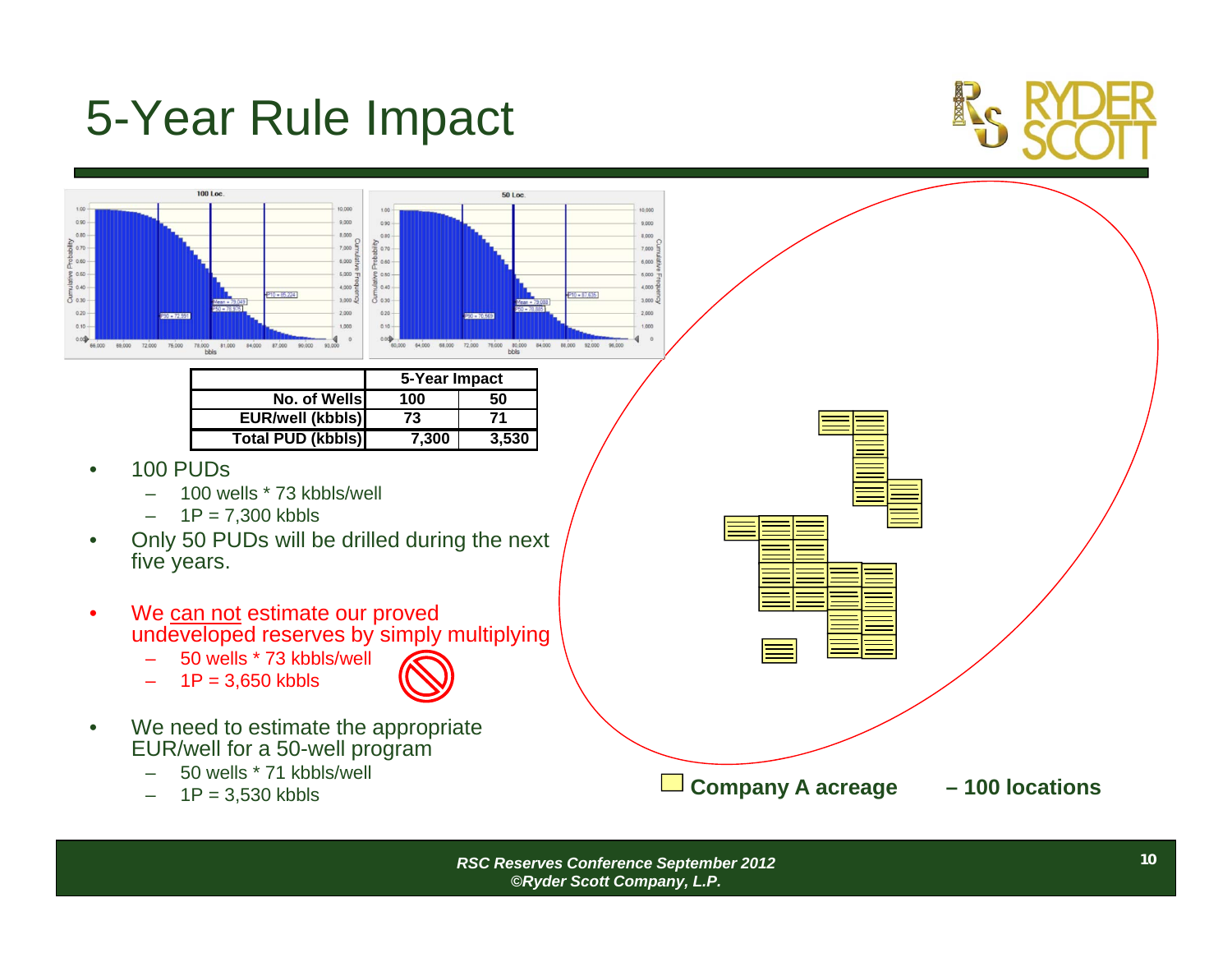

- Arithmetic sum not equal to the probabilistic aggregation of acreage/well portfolio
- Buyer/seller can not rely on <sup>a</sup> "traditional " reserves report to determine its reserves position before and after the sale
- Breaking up <sup>a</sup> portfolio changes the risk profile of the opportunity to both the seller and the buyer
	- In general, the sum of the pieces will be lower to both buyer & seller
		- Seller will "debook " more than what they sold
		- Buyer will "book " less than what they bought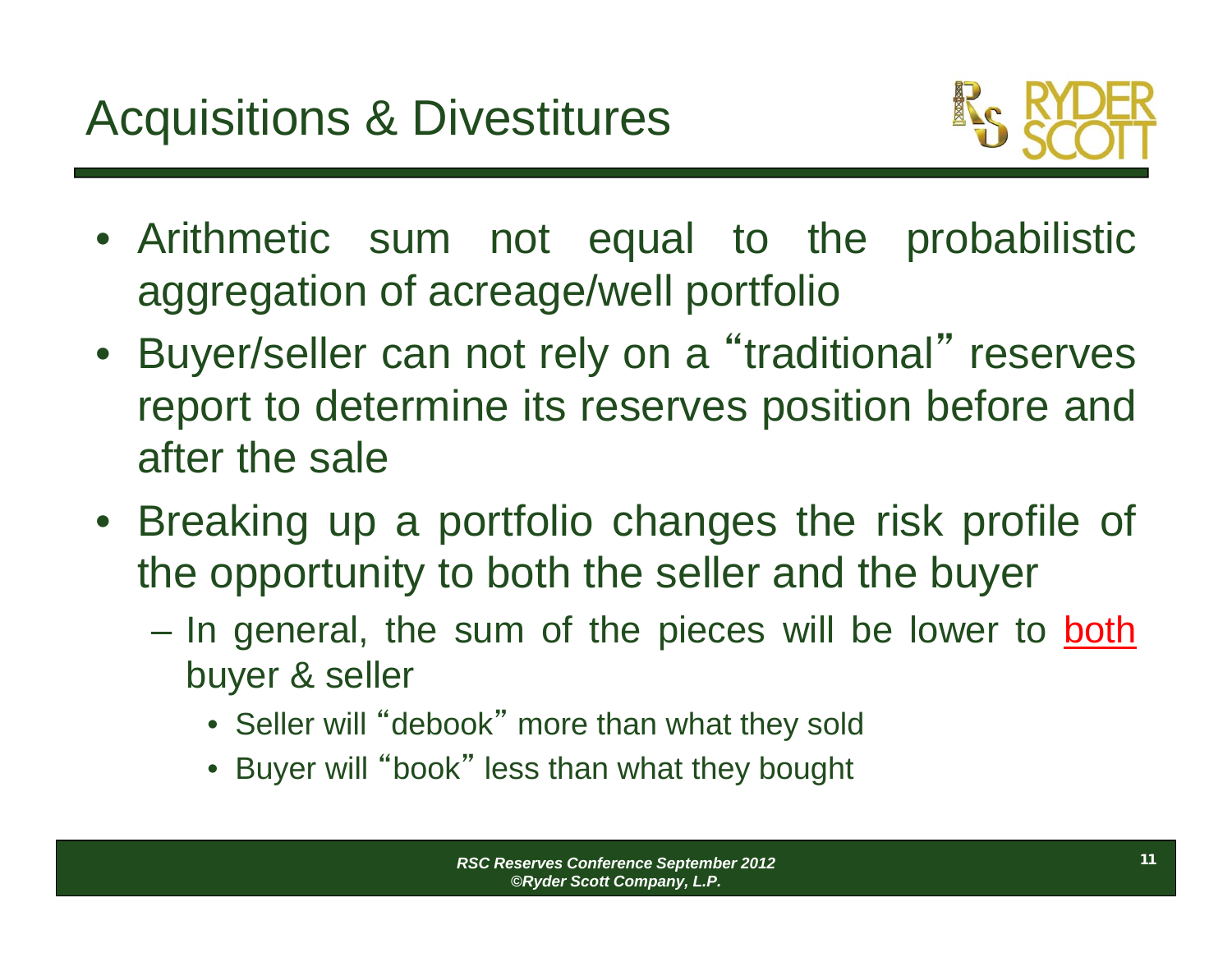## Acquisitions & Divestitures



- • Original 1P position
	- 100 wells \* 73 kbbls/well
	- 1P <sup>=</sup> 7,300 kbbls

|                          | <b>Portfolio Divestiture Example</b> |       |       |       |
|--------------------------|--------------------------------------|-------|-------|-------|
| No. of Wells             | 100                                  | 56    | 28    | 16    |
| <b>EUR/well (kbbls)</b>  | 73                                   |       | 68    | 65    |
| <b>Total PUD (kbbls)</b> | 7.300                                | 3.976 | 1.904 | 1,040 |

- $\bullet$  1P position after portfolio breakdown is 6,900 kbbls
	- Loss of 400 kbbls strictly due to breakup of portfolio
- $\bullet$ Are we doing this?
- $\bullet$  Is the industry ready to take <sup>a</sup> hit in reserves bookings for breaking up portfolio opportunities?
- •Are the SEC and financial

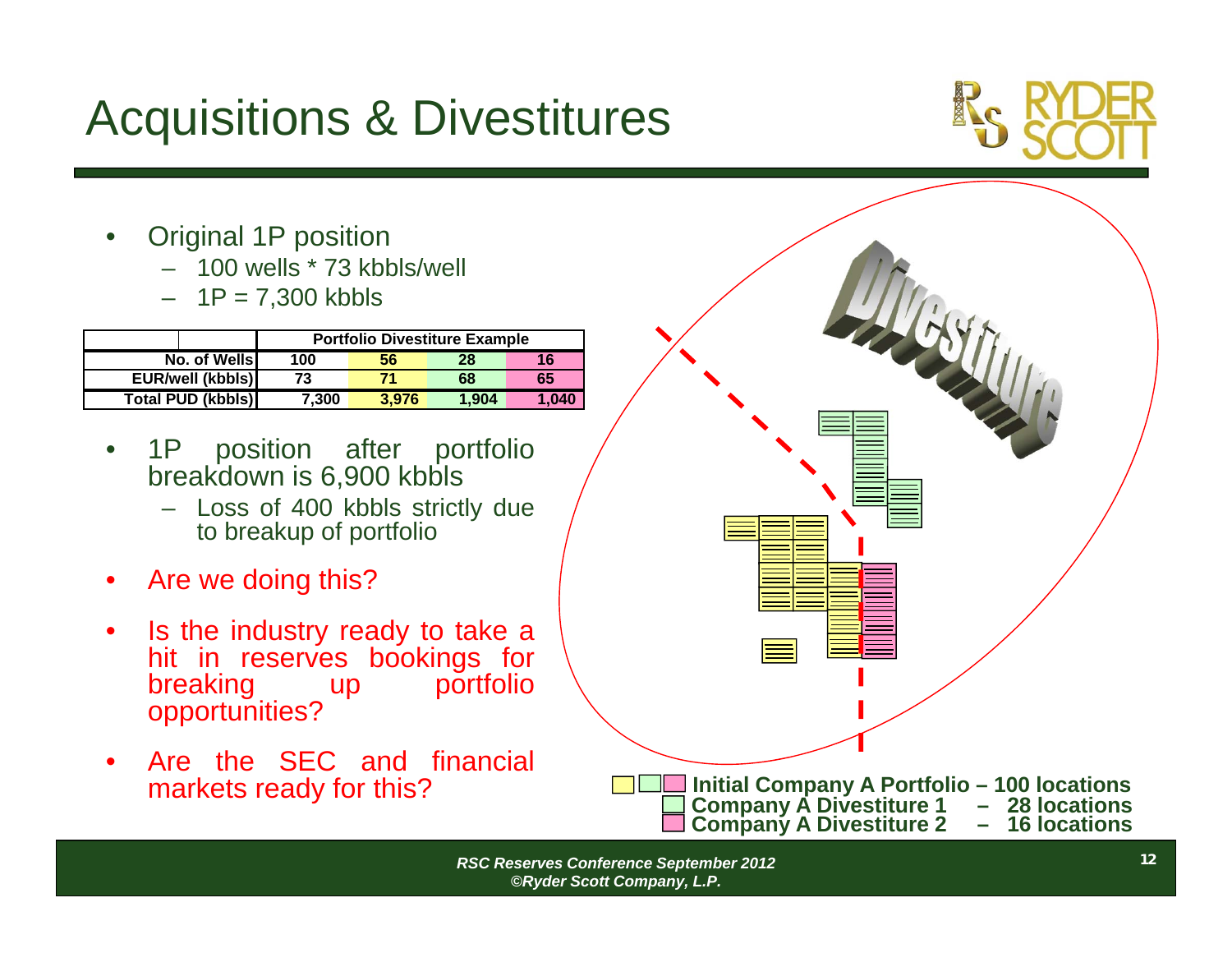

- Because the evaluation of resource play reserves involves the evaluation &aggregation of <sup>a</sup> portfolio, the company must demonstrate:
	- Project approval for the entire portfolio aggregated in the reserves estimations
	- Final investment decision & commitment to proceed with the entire program
		- Difficult if early results are disappointing
		- Can the results be explained within expected probabilistic outcome or are they <sup>a</sup> result of flawed analysis?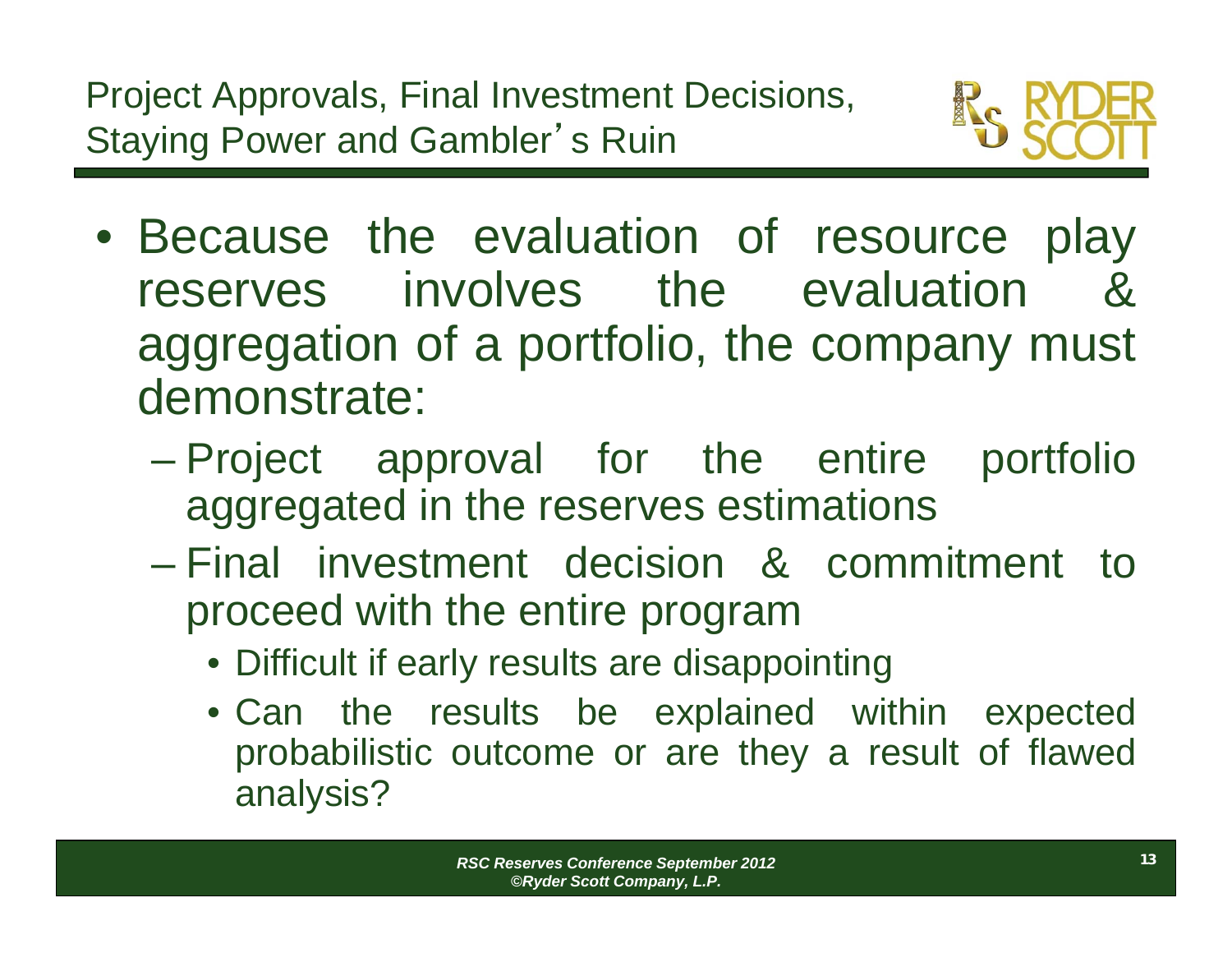

- $\bullet$  A company's staying power with <sup>a</sup> project that may initially not yield expected resources:
	- Company A expects to heavily rely on the cash flow generated by the first few wells to pay back loans to drill these wells and finance the rest of the program – Very Risky, may never achieve portfolio expectations
	- Company B has enough financial resources for the entire program and management fortitude to stay with the program – Likely to achieve portfolio expectations assuming properly estimated
- • Gambler'<sup>s</sup> Ruin
	- Company A enters a resource play with  $\$n$  in cash and starts drilling where he wins with probability ""p" and looses with probability "l=1*p* " The Company drills repeatedly, spending \$ (D&C) in each round. Company A leaves the play when total fortune reaches \$ *N* or it runs out of money (*ruined*), whichever happens first. What is the probability that Company A is ruined?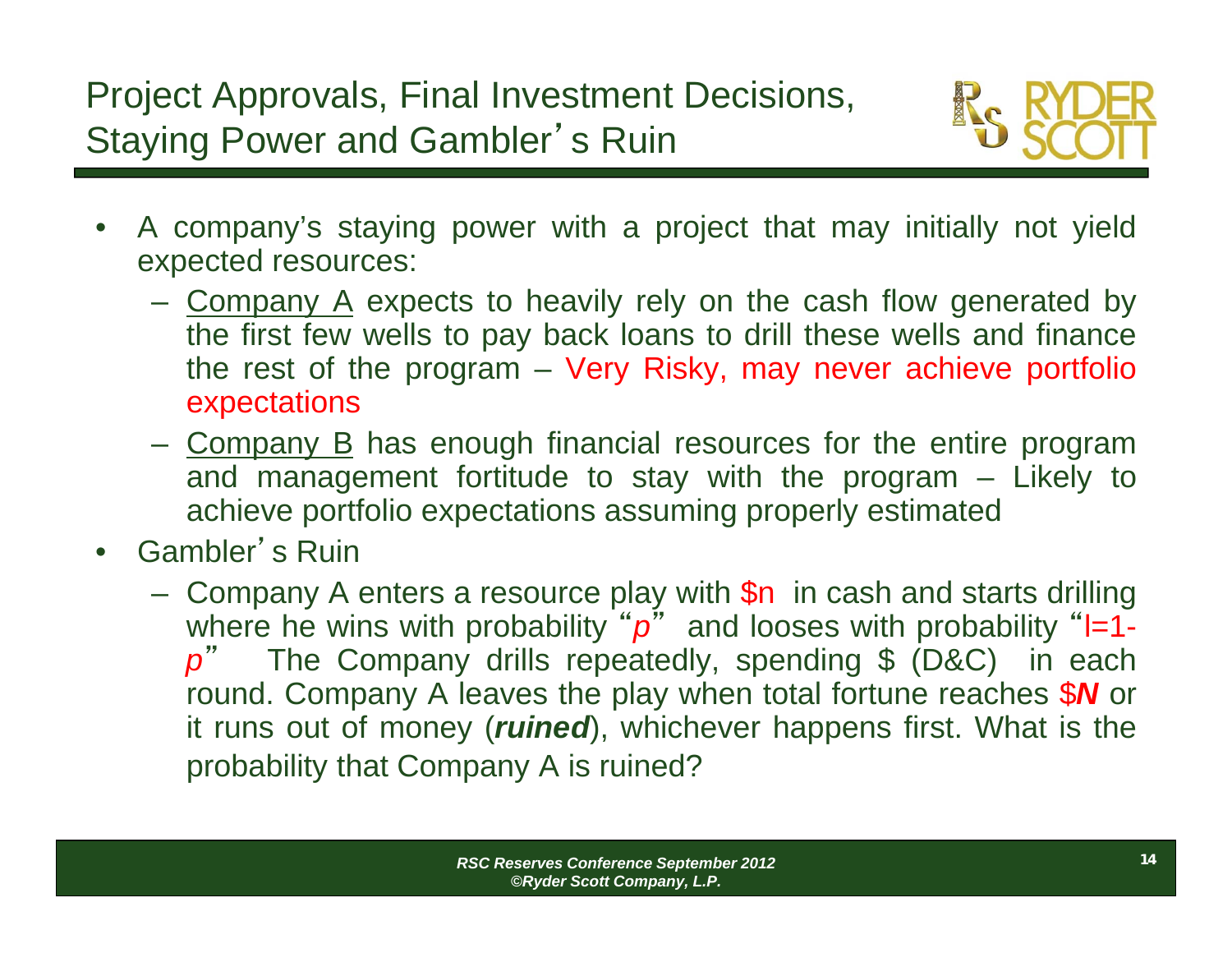Mean, P50, P^ and Scale Consistency



- • Be aware that the distribution is originally generated for a well scale and then we are applying to portfolios of different characteristics
- $\bullet$  SPEE introduces the concept of "Proved Aggregation Factor " for the number of wells to correct for these two issues

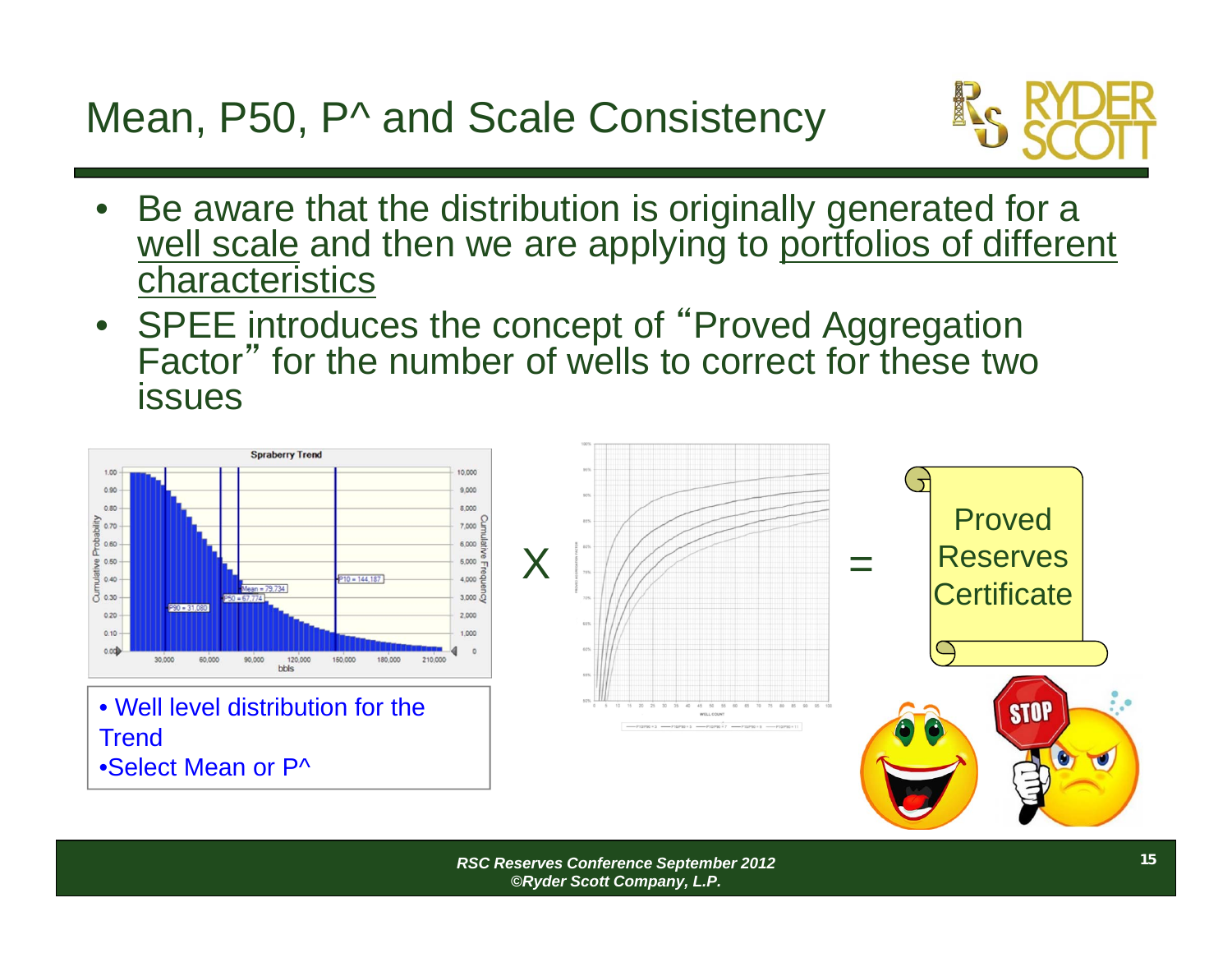

- • One can not be satisfied with this answer alone without knowing the details of:
	- Originally booked portfolio
	- Completed versus remaining opportunities
	- Distribution of results of completed versus remaining opportunities
	- Reserves booking practice
- Recommend to always generate a distribution of the average outcomes of remaining portfolio and compare to:
	- Compare P90 of this distribution with the proposed PUD/well
	- Compare P50 of this distribution with the proposed 2P/well
	- Compare P50 of this distribution with the proposed 3P/well



**STOP**